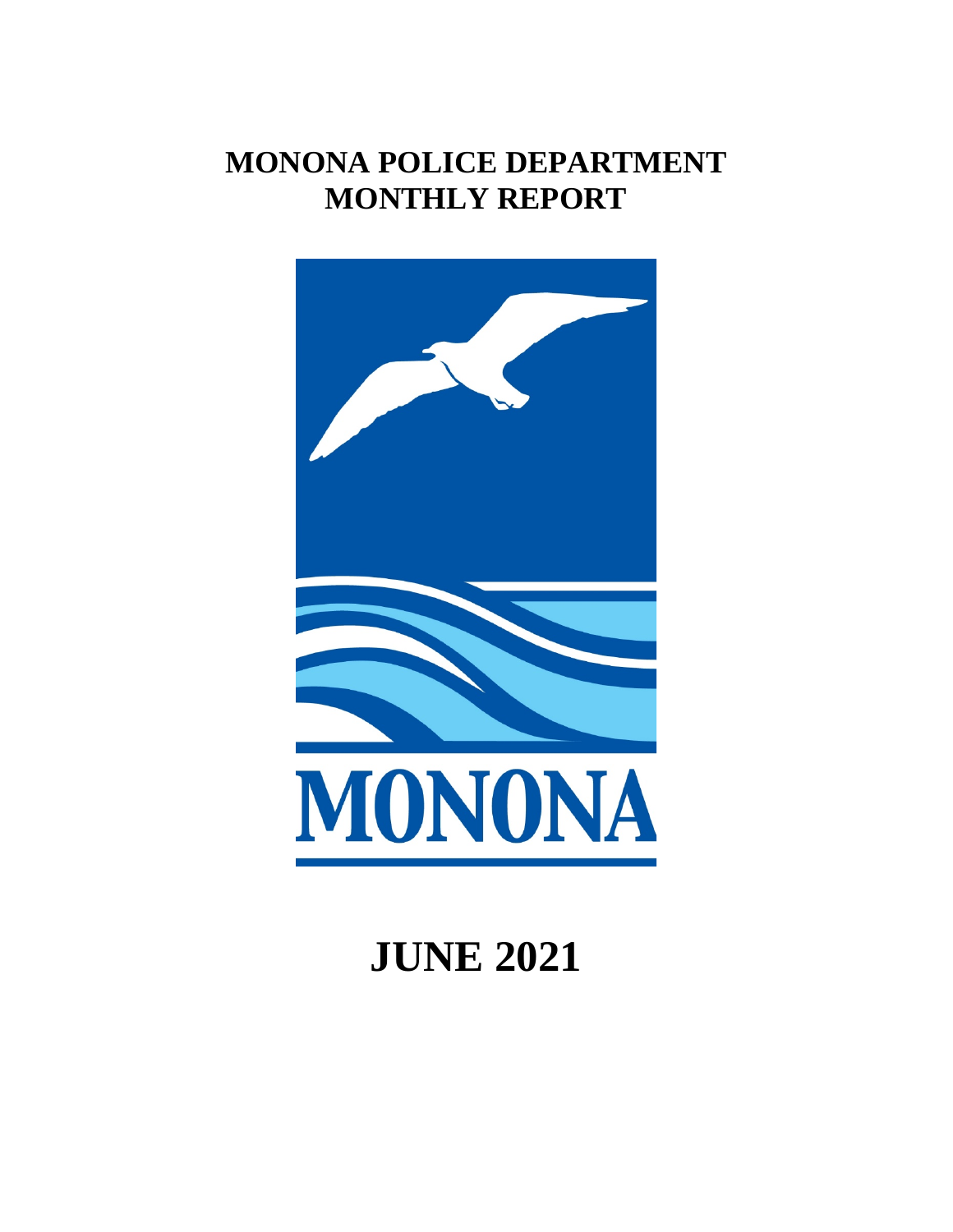#### **OPERATIONS DIVISION**

In June of 2021, the Operations Division handled 33 vehicle crashes and issued 38 traffic warnings, 105 traffic citations, and one parking ticket. Our calls total for June was 983 calls for service.

#### **Training**

Officers completed the biennial Emergency Vehicle Operations refresher training required by the State.

SRO Wunsch attended a 2-day School Resource Officer Conference.

#### **Security Checks**

Officers performed 31 security checks in the month of June. A security check is when an Officer goes into a business and walks around to meet with staff to discuss any problems that the businesses are aware of. This also serves as a deterrent for theft. For the overnight shift, this entails checking the perimeter of the business and pulling on doors to make sure the businesses are secure.

# **Retail Thefts**

There were 37 retail theft cases in June, up quite a few from the 24 cases in May. Around 40 cases are typical in a month. These cases can be time consuming if the suspect flees and follow-up outside the City is necessary.

# **Use of Force Incidents**

On June 3rd, 2021 at 2:24 a.m. an Officer was behind a car and the driver decided to rapidly accelerate away. The Officer attempted to stop the vehicle, which fled in excess of 94 MPH on Broadway. The suspect then made a U-Turn. The Officer attempted to get out his tire deflation device, but was unable to deploy it in time. The Officer then terminated his efforts. (MO21-04501) Suspect not identified.

On June  $10^{th}$ , 2021 at 9:51 p.m. an Officer was dispatched to a single vehicle rollover crash. The driver (who had a warrant) fled from the scene but was located hiding in some bushes a few blocks away. Firearms were pointed at the adult male until it was determined he had no weapons in his hand. The driver's blood tested at a .11 and charged with second offense OWI. (MO21-04760) M/H 26

On June 28<sup>th</sup>, 2021 at 10:25 a.m. an Officer responded to Wal-Mart for a retail theft in progress. As the male exited the store, he was ordered to stop. The suspect then set down the stolen property and ran back inside the store. The Officer caught the male by tackling him. The male struggled to get away, due to being slippery from sweat, did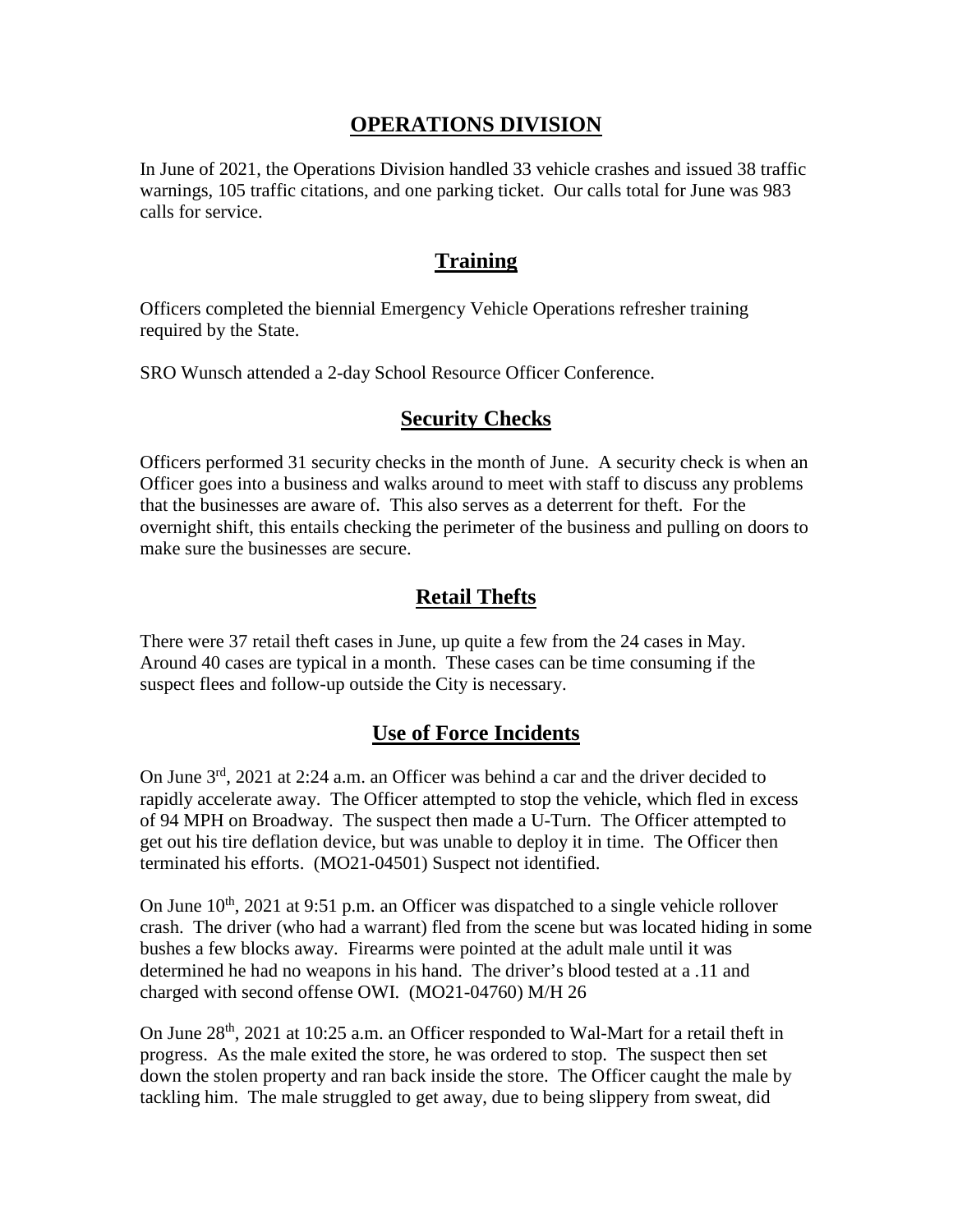break free, and started to take off again. The officer then presented his taser and the male surrendered and laid on the ground. (MO21-05320) M/W 29

## **Citizen Complaints**

There were no citizen complaints in June.

#### **1st Shift Monthly Report** (Highlighted events)

On June  $5<sup>th</sup>$ , 2021, at 11:43 a.m. an Officer responded to a crash on the beltline. A white SUV was driving recklessly before it struck a couple cars and crashed into the ditch. The driver of the SUV attempted to flee on foot and punched a witness several times who stopped to see if he was okay. The driver of the SUV was arrested for Felony 3<sup>rd</sup> Offense OWI with children in the vehicle, Operating after Revocation, Misdemeanor Battery and Misdemeanor Bail Jumping. (MO21-04570) M/B 25



# **Officer Overtime Analysis**

| 2021                                             | <b>JAN</b><br><b>Hrs</b> | <b>FEB</b><br><b>Hrs</b> | <b>MAR</b><br><b>Hrs</b> | <b>APR</b><br><b>Hrs</b>     | <b>MAY</b><br><b>Hrs</b> | <b>JUN</b><br><b>Hrs</b> | <b>TOTAL HRS</b><br>To Date | <b>APPROX</b><br><b>COST</b><br>To Date |
|--------------------------------------------------|--------------------------|--------------------------|--------------------------|------------------------------|--------------------------|--------------------------|-----------------------------|-----------------------------------------|
| TRAINING CONSORTIUM (In-Service)                 | 17                       | $\overline{\phantom{a}}$ | 63.5                     | $\qquad \qquad \blacksquare$ | 24                       | 8                        | 112.5                       | \$6,258                                 |
| TRAINING CONSORTIUM (Instructors for In-Service) | 8.5                      | $\qquad \qquad$          | 8                        | $\overline{\phantom{a}}$     | 8                        | $\qquad \qquad$          | 24.5                        | \$1,363                                 |
| OTHER REQUIRED TRAINING (ECIR/Radar/CPR/K9)      | 8                        | 15                       | 8                        | 56                           | 24                       | $\overline{\phantom{0}}$ | 111                         | \$6,175                                 |
| OPTIONAL OFFICER TRAINING                        | $\overline{\phantom{a}}$ | $\qquad \qquad$          | 12.5                     | 20.5                         | $\overline{\phantom{0}}$ |                          | 33                          | \$1,836                                 |
|                                                  |                          |                          |                          |                              |                          |                          |                             |                                         |
| <b>SICK LEAVE Coverage</b>                       | $\overline{4}$           | 16                       | 20                       | 42                           | 24                       | $\qquad \qquad$          | 106                         | \$5,897                                 |
| <b>VACATION Coverage</b>                         | 16                       | 28                       | 28                       | 24                           | 32                       | 48                       | 176                         | \$9,791                                 |
| <b>FLOATING HOLIDAY Coverage</b>                 |                          | 12                       | $\overline{\phantom{0}}$ | 8                            | 8                        | 16                       | 44                          | \$2,448                                 |
| FMLA Coverage (Work injury, baby leave, etc)     |                          | $\overline{a}$           |                          |                              |                          | 24                       | 24                          | \$1,335                                 |
|                                                  |                          |                          |                          |                              |                          |                          |                             |                                         |
| <b>COURT</b>                                     | 19                       | 14                       | 33.25                    | 23                           | 13                       | 10                       | 112.25                      | \$6,244                                 |
|                                                  |                          |                          |                          |                              |                          |                          |                             |                                         |
| LATE/EARLY CALL or SERIOUS INCIDENT              | 42.5                     | 3                        | 13                       | 21                           | 3.25                     | 23.75                    | 106.5                       | \$5,925                                 |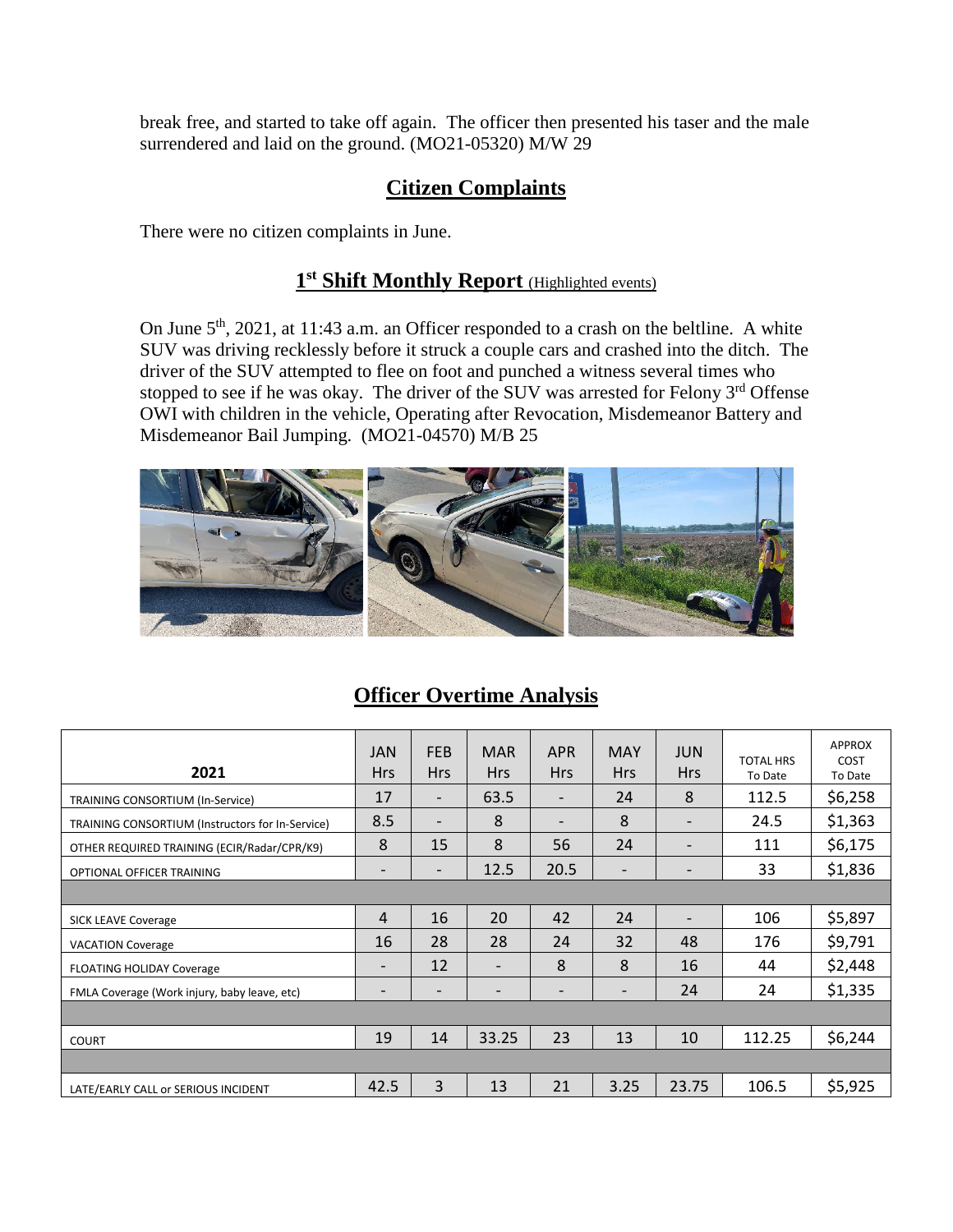| Special Event (Meeting, Parade, Festival, Drug Work) | 1                            | 24                       | 4.25                     | 1.5             | 9.5                      | 24              | 64.25   | \$3,574  |
|------------------------------------------------------|------------------------------|--------------------------|--------------------------|-----------------|--------------------------|-----------------|---------|----------|
| <b>Mental Health Case</b>                            | $\qquad \qquad \blacksquare$ | 7                        | 1                        | $\qquad \qquad$ | $\overline{\phantom{a}}$ | 0.5             | 8.5     | \$473    |
|                                                      |                              |                          |                          |                 |                          |                 |         |          |
| Officer Dispatch Coverage                            |                              |                          |                          |                 |                          |                 | 0       | \$0      |
|                                                      |                              |                          |                          |                 |                          |                 |         |          |
| MG High School OT (Reimbursed)                       | $\qquad \qquad \blacksquare$ | $\overline{\phantom{0}}$ | $\overline{\phantom{0}}$ | $\qquad \qquad$ | $\overline{\phantom{0}}$ | $\qquad \qquad$ | 0       | \$0      |
| TRAFFIC GRANT (Reimbursed)                           | 27                           | 28.5                     | 44                       | 68              | 36                       | 40              | 243.5   | \$13,546 |
| <b>TASK FORCE (Reimbursed)</b>                       | -                            | $\overline{\phantom{0}}$ | $\overline{\phantom{0}}$ |                 | $\overline{\phantom{0}}$ | $\qquad \qquad$ | 0       | \$0      |
|                                                      |                              |                          |                          |                 |                          |                 |         |          |
| <b>TOTAL HRS</b>                                     | 143.00                       | 147.50                   | 235.50                   | 264.00          | 181.75                   | 194.25          | 1166.00 |          |
| Expense Per Month @ average OT rate \$55.63 / HR     | \$7,955                      | \$8,205                  | \$13,101                 | \$14,686        | \$10,111                 | \$10,806        |         | \$64,865 |

Lieutenant Curtis Wiegel is the Operations Commander and 1<sup>st</sup> shift patrol supervisor. He can be reached at <u>cwiegel@ci.monona.wi.us</u>.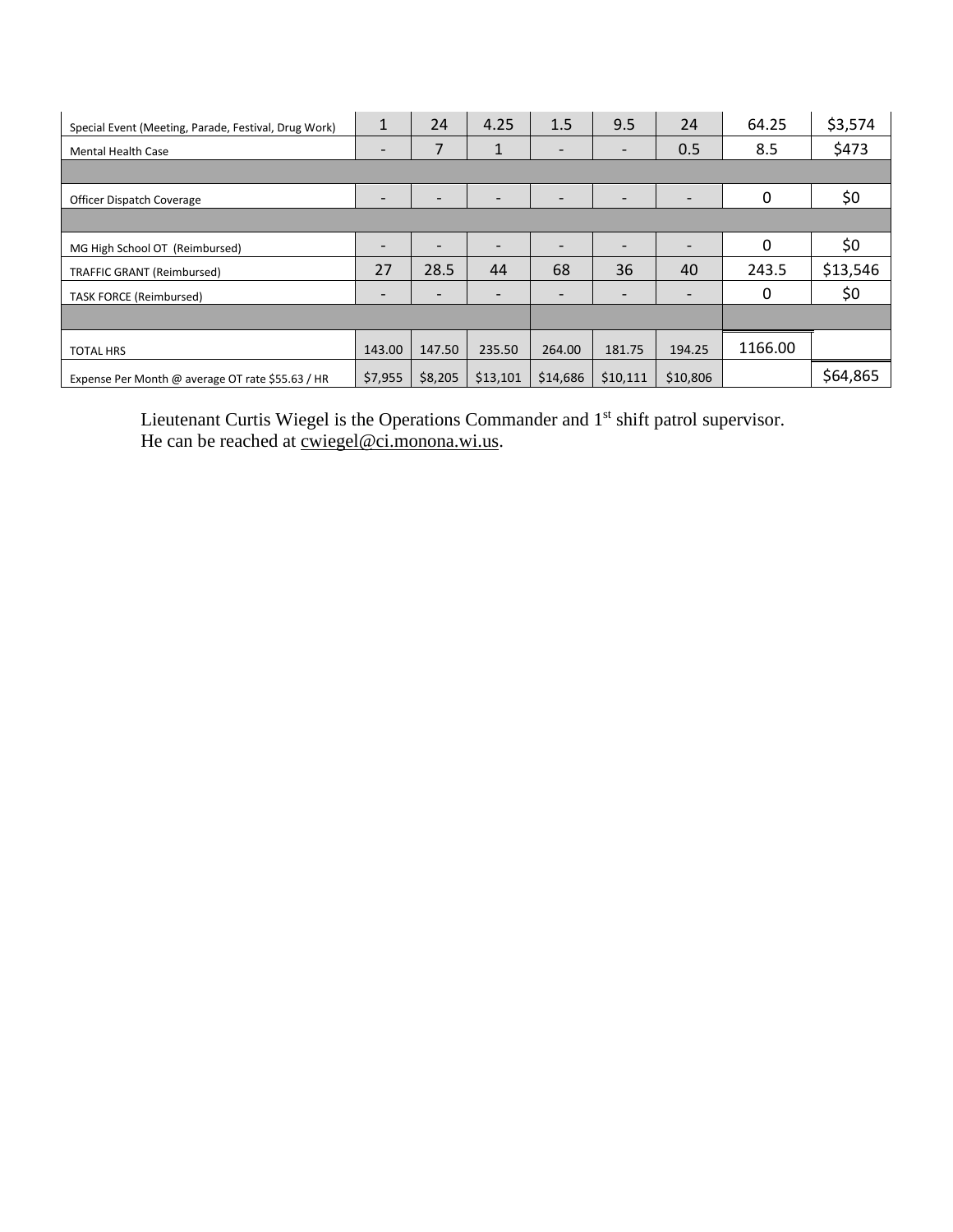#### **2nd Shift**

On second shift in the month of June, 2021, Officers conducted 57 traffic stops. We handled 17 Retail Thefts, and 28 crashes. We also had two arrests for Operating While Intoxicated.

The following are some of the cases second shift handled this month.

Now that summer is here and COVID-19 restrictions are lifted more people are getting out. With that, we are seeing more vehicles out on the road causing an uptick in driving complaints and road rage.

On June 29 at 6:34 p.m. Officers responded to the 2500 block of Royal Ave for a stolen vehicle. The victim advised that he left the vehicle unlocked with the key in it. He went inside a shop and when he came back out his vehicle was gone.

Sergeant Jeremy Winge is the 2nd shift patrol supervisor and can be contacted at: jwinge@ci.monona.wi.us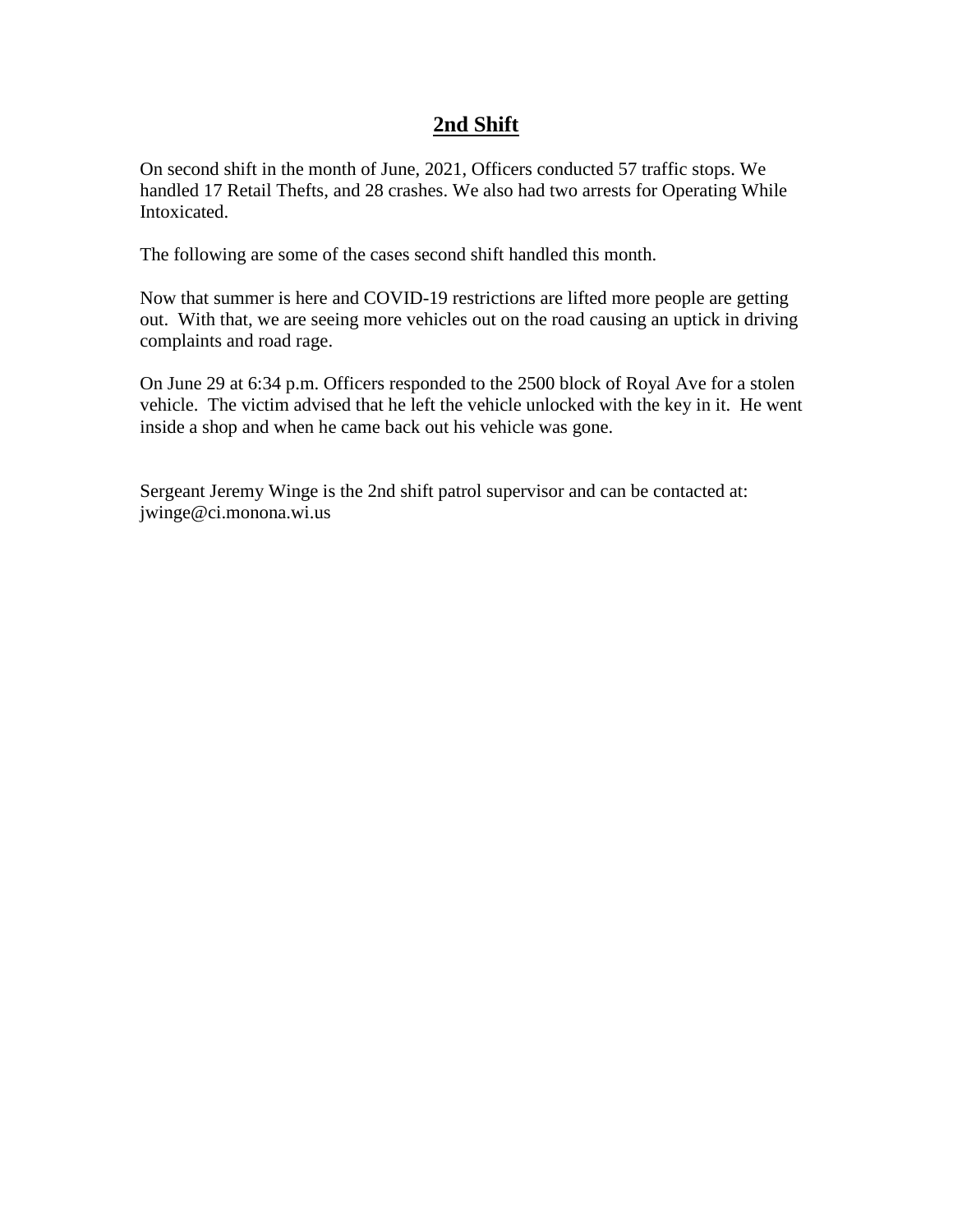## **3rd Shift June 2021 Monthly Report**

During the month of June, third shift Officers for the Monona Police Department conducted 21 traffic stops, resulting in 6 citations and 15 warnings. Officers arrested two individuals for operating while intoxicated, and responded to several disturbance calls.

On June  $16<sup>th</sup>$ , 2021 at 12:01 a.m. an Officer heard squealing of tires on South Towne and HWY 12. The Officer further observed a vehicle that had jumped the curb and struck the jersey barrier at this location. The driver of the vehicle was arrested for OWI  $1<sup>st</sup>$  offense. A search of the driver was conducted where officers located marijuana and just over four grams of cocaine.

On June  $16<sup>th</sup>$ , 2021 at 12:48 a.m. Officers responded to a domestic disturbance on Bartels Street. The investigation determined that an argument occurred where a female involved proceeded to use pepper spray on the male half. The female was arrested on domestic disorderly conduct charges and transported to the Dane County Jail.

On June  $16<sup>th</sup>$ , 2021 at 4:00 a.m. Officers responded to Kwik Trip for a report of a female slumped over the wheel of a vehicle. Officers arrived on scene and observed signs of drug impairment. Officers noted the female was on Probation/Parole and conducted an ACT 79 search of the vehicle and located two grams of methamphetamine. The female was transported to the Dane County Jail.

On June  $26<sup>th</sup>$ , 2021 at 3:30 a.m. Officers responded to a report of a male laying face first in the ground near Country Inn & Suites. Officers woke the male who showed signs of drug impairment. Officers located a hypodermic needle underneath the male and he admitted to using heroin. Officers search the male where they located 1.2 grams of heroin. The suspect was transported to the Dane Co Jail.

Sergeant Adam Nachreiner is  $3<sup>rd</sup>$  shift patrol supervisor and can be contacted at anachreiner@ci.monona.wi.us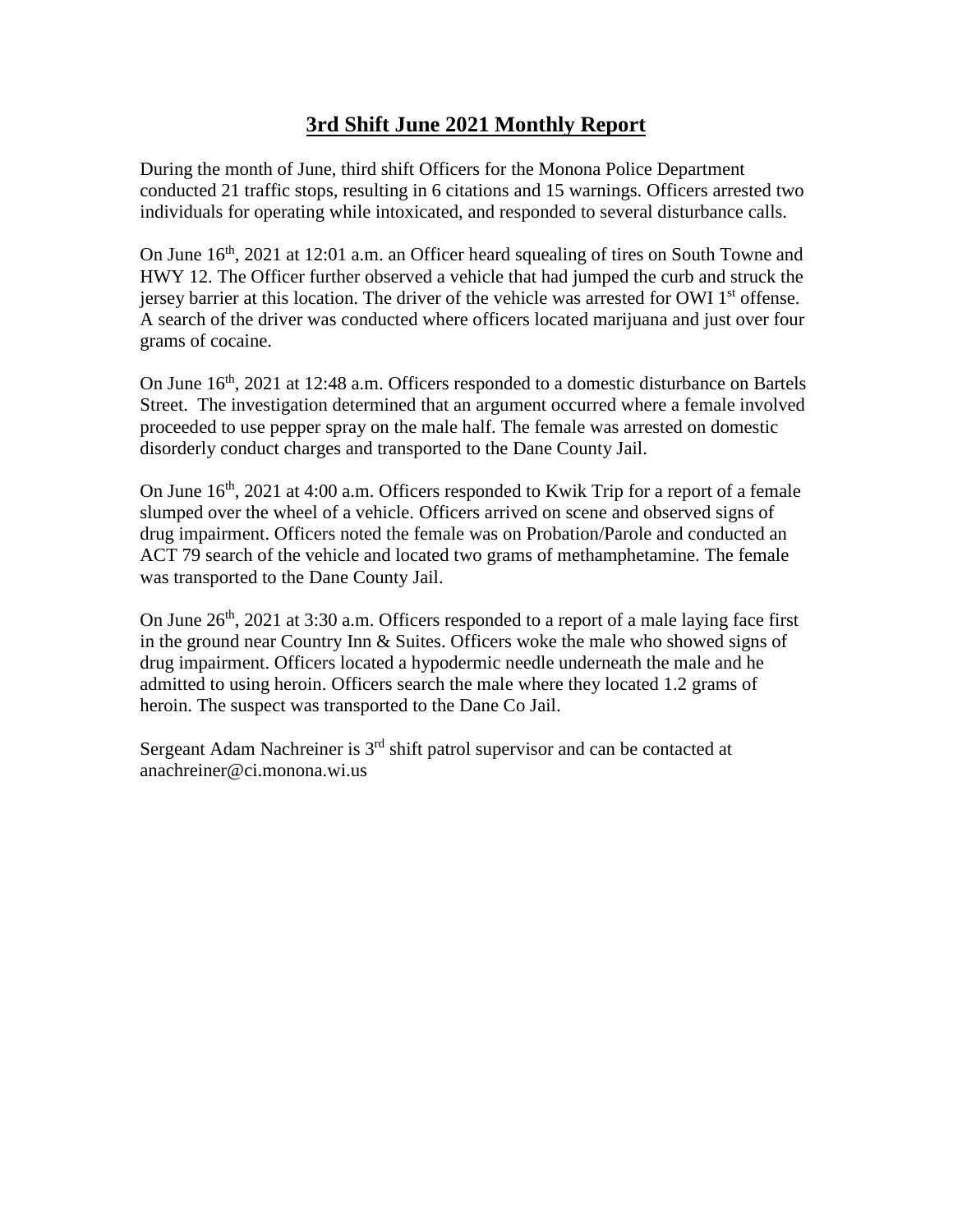# **Community Relations Officer June '21 Notable Activities**

06/01- Worked with displaced youth and developed future plan w/family, Briarpatch Youth Services and MGHS Staff

06/01- Shut down Sunny Massage for the remainder of date regarding ordinance violation

06/03- Met with Chief of Police & Lieutenant of Patrol Operations regarding social media

06/07- Attended virtual Solar Run & Plunge Meeting for Special Olympics Meeting via Zoom

06/09- Recorded/Posted Chief of Police message regarding our celebration of Pride Month on multiple social media outlets

06/09- Attended LRC Meeting at Monona Library

06/15- Attended Tacos con Amigos en Azul Event at La Rosita

06/17- Attended Emergency Vehicle Operation Contacts In-Service at Columbus Speedway

06/18- Attended Juneteenth Ceremony at Monona City Hall

06/18 - Set Up for Solar Run & Plunge Event at Schluter Beach

06/19- Attended/Led Public Safety Actions for Solar Run & Plunge Event at Schluter Beach

06/21- Ran Traffic in 4400blk Monona Drive Crosswalk Area After/Performed Traffic Stop Reference Crosswalk Violation

06/21- Attended Virtual Amigos en Azul Meeting via Zoom

06/29- Hosted Virtual Meeting reference Ahearn Scholarship Run via Zoom

06/29- Attended Solar Run & Plunge wrap-up meeting at Schluter Beach

- Fielded/Shared Good Neighbor Project Concerns with Patrol throughout June
- Distributed Good Neighbor Project Signs throughout Monona
- Placed Speed Trailer in 600blk W Dean Ave, 500blk of Femrite Dr, 6100blk of Winnequah Rd
- Continued to Update Emergency Key Holder Directory reference Monona Businesses
- Reviewed License/Application Requests throughout June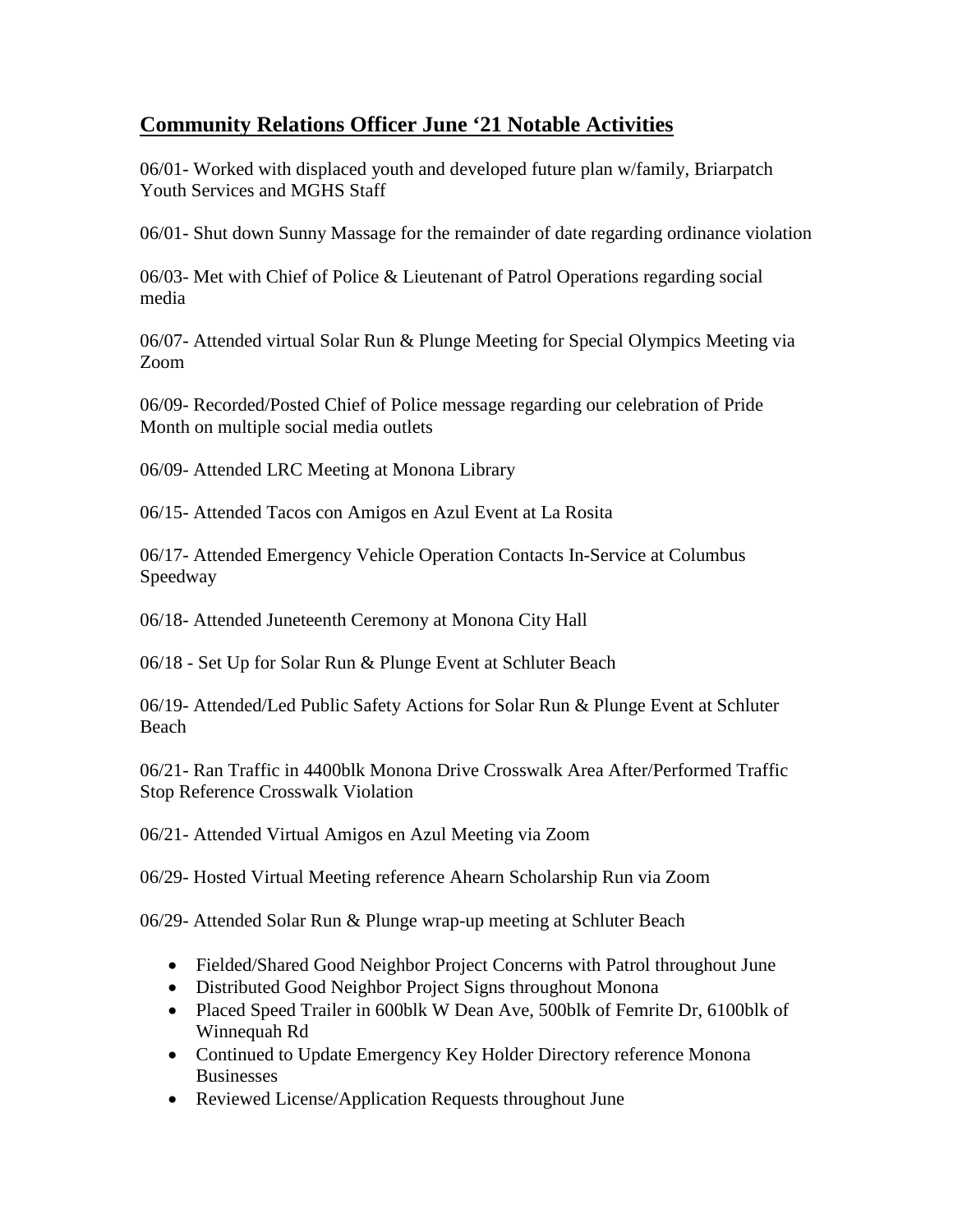## **INVESTIGATIVE DIVISION**

# **Detective Unit**

During the month of June 63 cases were reviewed for possible referral to the Investigative Division.

| Number of Cases               |
|-------------------------------|
| 1                             |
| 1                             |
| 8                             |
| 1                             |
| Recovered Stolen Vehicle<br>1 |
| 37                            |
| 3                             |
| 9                             |
| 1                             |
| 3                             |
|                               |

Members of the Investigative Unit were assigned to review and/or assist with many of the current and past incidents.

#### **Current Investigations**

#### **MO21-04509 – STOLEN VEHICLE RECOVERY**

While doing proactive observation, detectives observed an occupied stolen vehicle in the parking lot of a local business. Detectives and patrol took the driver into custody and located a large amount of drugs on him, including about 60 grams of methamphetamine, cocaine, and heroin.

#### **MO21-04505 - DRUG INVESTIGATION**

Detectives are investigating a subject frequenting Monona who is alleged to be selling illegal drugs.

#### **MO21-04630 – THEFT**

Detectives assisted patrol with a theft from a local business by obtaining video and assisting with attempting to identify a suspect.

#### **MO21-05017&5507 – RETAIL THEFT**

This involved another serial retail theft suspect that had hit all over Dane Co. He was finally arrested by our department and some of the property was recovered at a pawn store by several involved departments.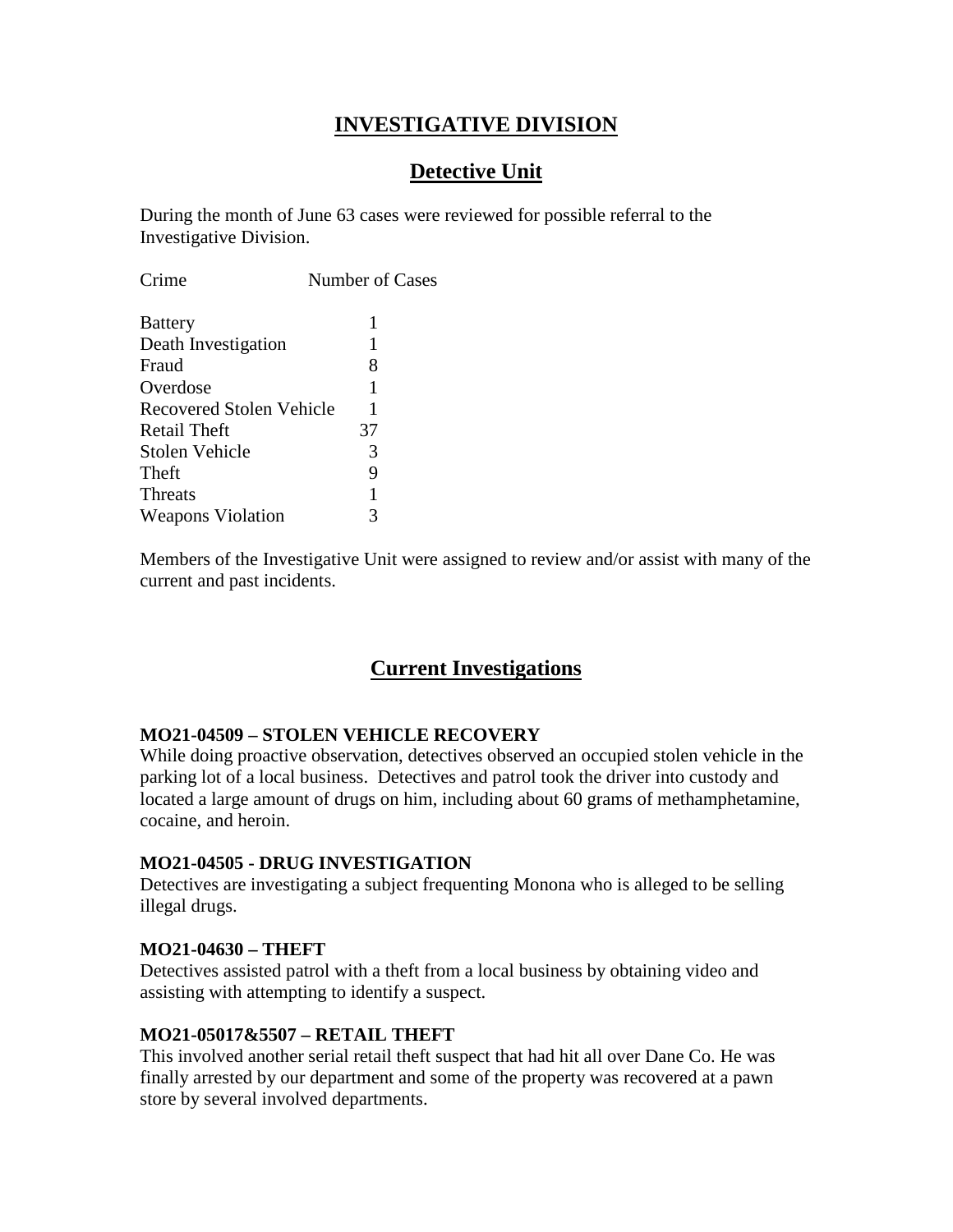#### **MO21-04645 – STOLEN VEHICLES**

Two vehicles were stolen from a business lot in the Industrial section of Monona and they were taken by the use of a trailer. After a lengthy investigation and the execution of search warrants, both vehicles were found outside of Deforest. One of the vehicles had been fully parted out and one suspect has been arrested with numerous charges pending.



#### **Other Activities**

Property room management Municipal court officer duties Auto theft task force meeting Background investigations

If you have information to provide in these or other incidents, please contact: Det. Sgt. Ryan Losby can be contacted at [rlosby@ci.monona.wi.us](mailto:rlosby@ci.monona.wi.us) Det. Matthew Bomkamp can be contacted at [mbomkamp@ci.monona.wi.us](mailto:mbomkamp@ci.monona.wi.us)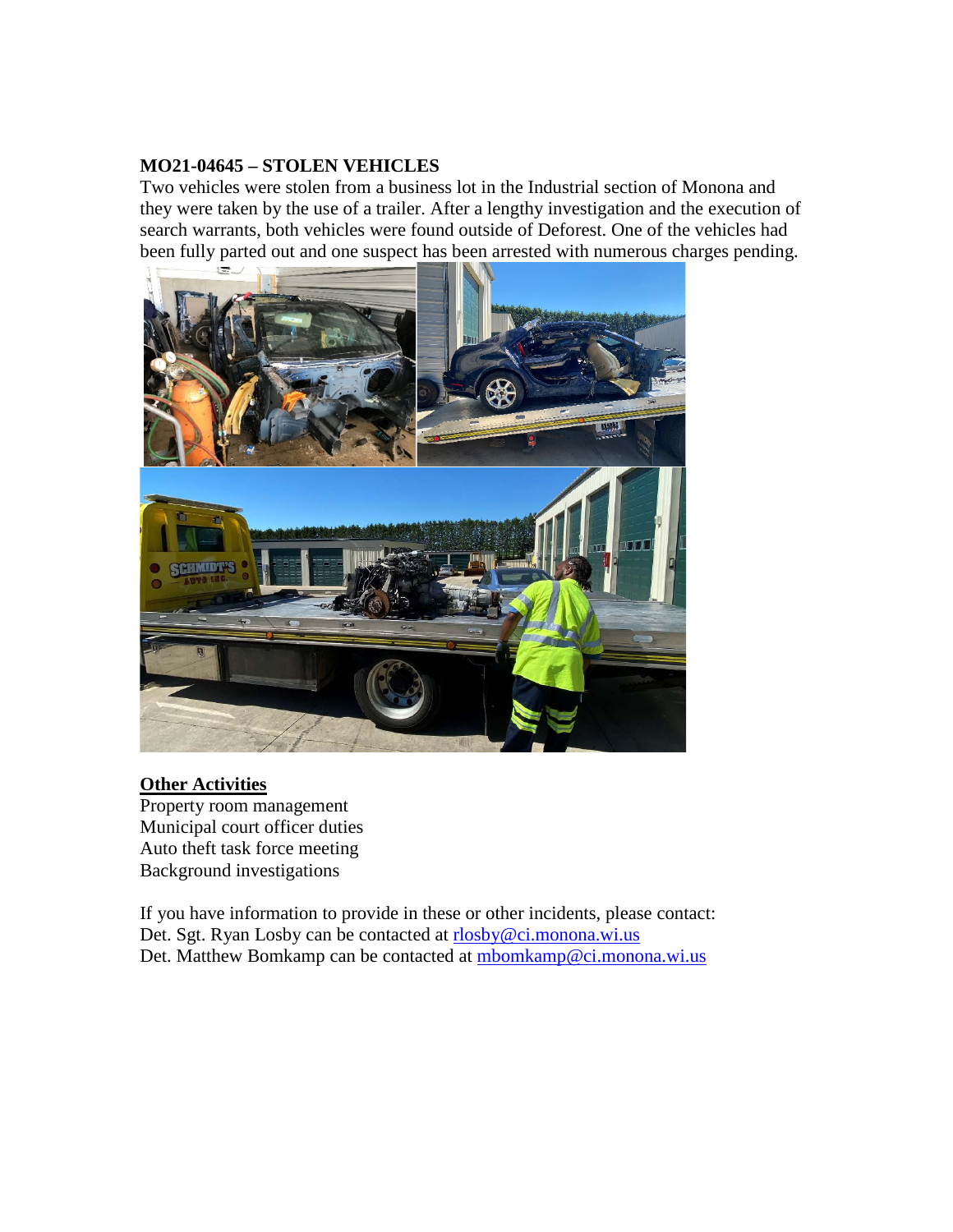## **School Resource Officer**

June 2021 wrapped up the 2020-2021 school year for the Monona Grove School District. Finals and graduation went off without a hitch. All of the students and staff are looking forward to a more "normal" pre-pandemic school year in the fall.

On 06/1/21, I was able to follow up with the middle school and high school student that placed some graffiti on the underside of the black bridge. The parent of the students agreed to have them clean-up the graffiti in lieu of a citation. Clean-up took place on 06/11 and the graffiti was painted over.

06/09/21, an aunt of a high school student called me and reported her nephew had a pair of Airpods that she believed did not belong to him. She sent me a picture of the serial number and I was able to confirm the Airpods were in fact stolen. I obtained the Airpods and returned them to the owner.

I will assume patrol duties during the summer, with the hope of returning to the school in the fall.

School Resource Officer Luke Wunsch can be contacted at [Lwunsch@ci.monona.wi.us](mailto:Lwunsch@ci.monona.wi.us)